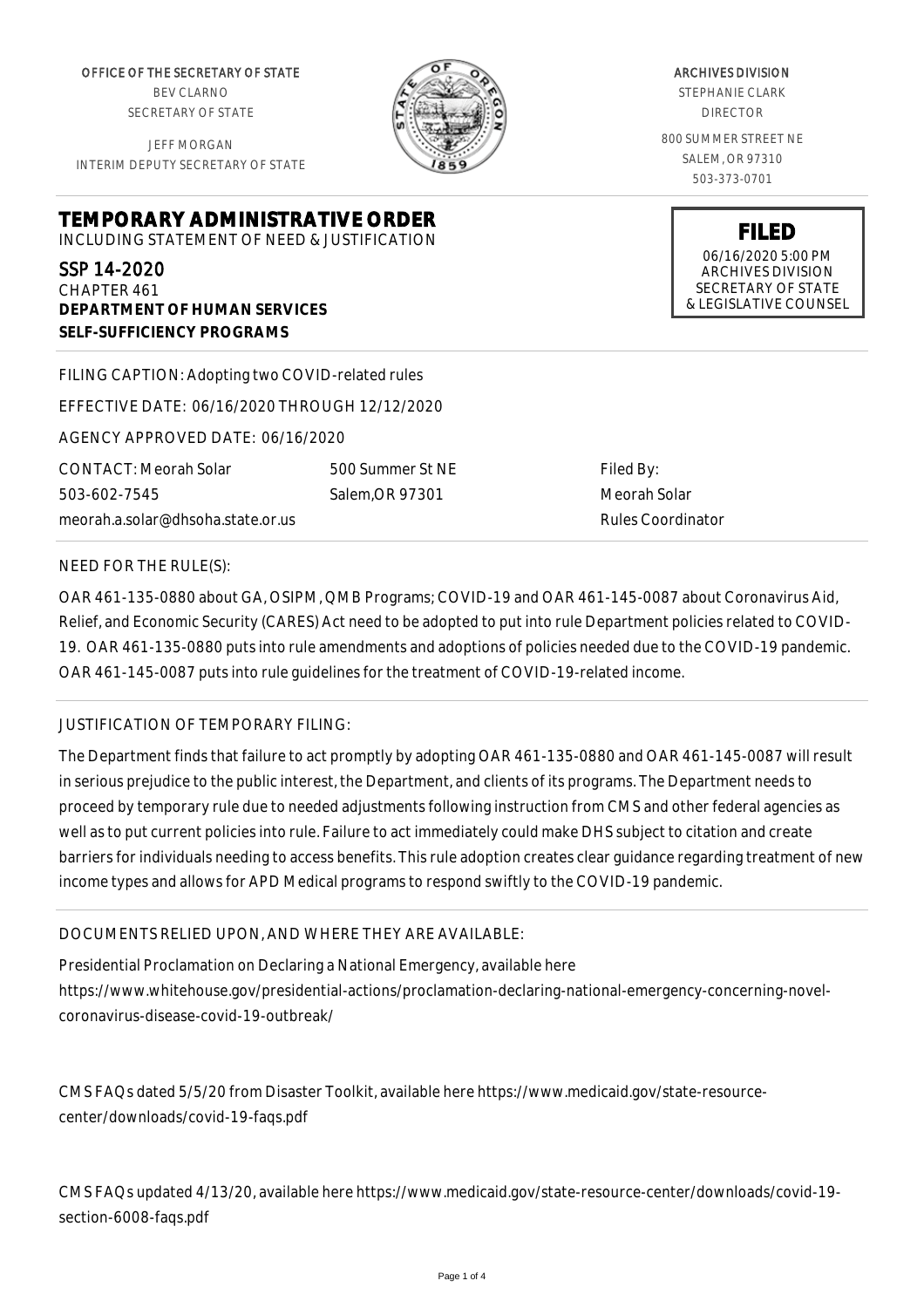CMS FAQs updated 4/13/20, available here https://www.medicaid.gov/state-resource-center/downloads/covid-19 section-6008-CARES-faqs.pdf

USDA "Supplemental Nutrition Assistance Program – Questions and Answers, COVID-19, Set #1," available at https://fns-prod.azureedge.net/sites/default/files/resource-files/SNAP-COVID-QA1.pdf

Public Law 116-127 Families First Coronavirus Response Act, available at https://www.congress.gov/116/plaws/publ127/PLAW-116publ127.htm

RULES: 461-135-0880, 461-145-0087

ADOPT: 461-135-0880

RULE SUMMARY: OAR 461-135-0880 about GA, OSIPM, QMB Programs; COVID-19 is being adopted to allow provisions regarding the cessation of adverse actions, blanket acceptance of self-attestation as verification of all eligibility factors except citizenship and immigration status, and the acceptance of alternate methods of obtaining signatures. This rule adoption implements temporary program eligibility and processing provisions per Centers for Medicare & Medicaid Services (CMS) requirements during the COVID-19 national emergency period established by the Federal Government on March 13, 2020.

CHANGES TO RULE:

461-135-0880 GA, OSIPM, QMB Programs; COVID-19 The provisions in this rule apply to the GA, OSIPM, and QMB programs and are retroactively effective March 18, 2020. ¶ (1) The Department amends the following rules or rule sections regarding the GA, OSIPM, and QMB programs.¶ (a) OAR 461-115-0070¶ (b) OAR 461-180-0030¶ (c) OAR 461-180-0040(4) and (5),¶ (d) OAR 461-180-0120(1), (2), and (3)(b).¶ (2) Notwithstanding OAR 461-180-0030, OAR 461-180-0040(4) and (5), OAR 461-180-0120(1), (2), and (3)(b), the Department shall suspend the effective date for all actions that reduce or close GA, OSIPM, or QMB program benefits, except for: ¶ (a) Program closures when an individual:¶ (A) Passes away,¶ (B) Is confirmed to have moved out of state,¶ (C) Requests a voluntary closure,¶ (D) In the QMB programs, is no longer eligible for Medicare, ¶  $(E)$  Is approved for a one-time cash payment, such as a special needs payment for home repairs, or  $\P$ (F) Is no longer eligible for an ongoing special needs payment, except when ineligibility is due to a change in service setting.¶ (b) Benefit reductions, when an individual:¶ (A) Requests a voluntary reduction, or¶

(B) In the GA program, loses their housing arrangement.¶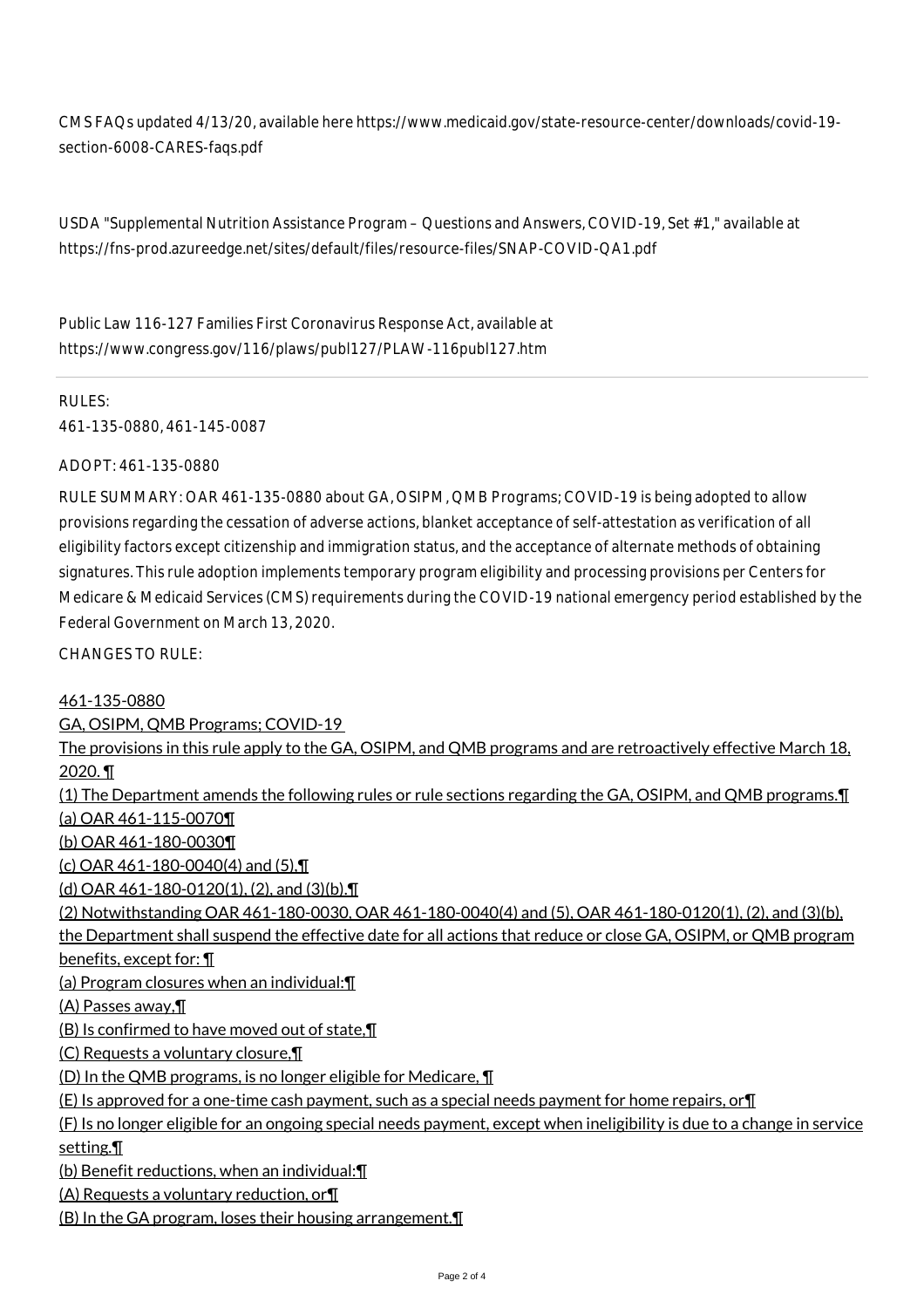(c) Increases to client liability, when:¶

(A) There is a change in service setting.¶

(B) Restoring previous liability after a one-time medical deduction.¶

(3) The Department shall accept electronic signature on all forms for the GA, OSIPM, and QMB programs. For the purposes of this rule, electronic signature is defined as:¶

(a) A written signature submitted digitally via email, or fax.¶

(b) A signature submitted through a Department electronic application system.¶

(c) A signature submitted telephonically. For telephonic signatures:¶

(A) The Department will make an effort to authenticate the identity of the individual providing the telephonic signature, ¶

(B) The individual shall be made aware of the rights and responsibilities listed in the form,¶

(C) The individual shall be made aware that the statement of their full name is being accepted as their signature,  $\P$ 

(D) The Department shall send a copy of the telephonically signed document to the individual, and ¶

(E) The Department shall make record of the telephonic signature.¶

(4) Notwithstanding OAR 461-115-0070, the Department will accept self-attestation (see OAR 461-115-

0700(2)(b)) to verify all eligibility criteria, except citizenship and immigration status.¶

(5) The provisions of this rule shall end on the last day of the month in which the public health emergency

declaration by the Secretary of Health and Human Services under section 319 of the Public Health Service Act based on an outbreak of coronavirus disease 2019 (COVID-19) is lifted.

Statutory/Other Authority: ORS 84.001 to 84.061, 409.050, 411.060, 411.070, 411.083, 412.006, 412.009, 412.024, 412.049, 412.064, 412.089

Statutes/Other Implemented: ORS 84.001 to 84.061, 411.060, 411.070, 411.083, 412.006, 412.009, 412.024, 412.049, 412.064, 412.089, 409.010, 411.081, 411.087, 45 CFR 206.10, 45 CFR 263.2, 45 CFR 400.155, Pub. L. 166-127, 42 CFR 435.907, 42 CFR 435.914